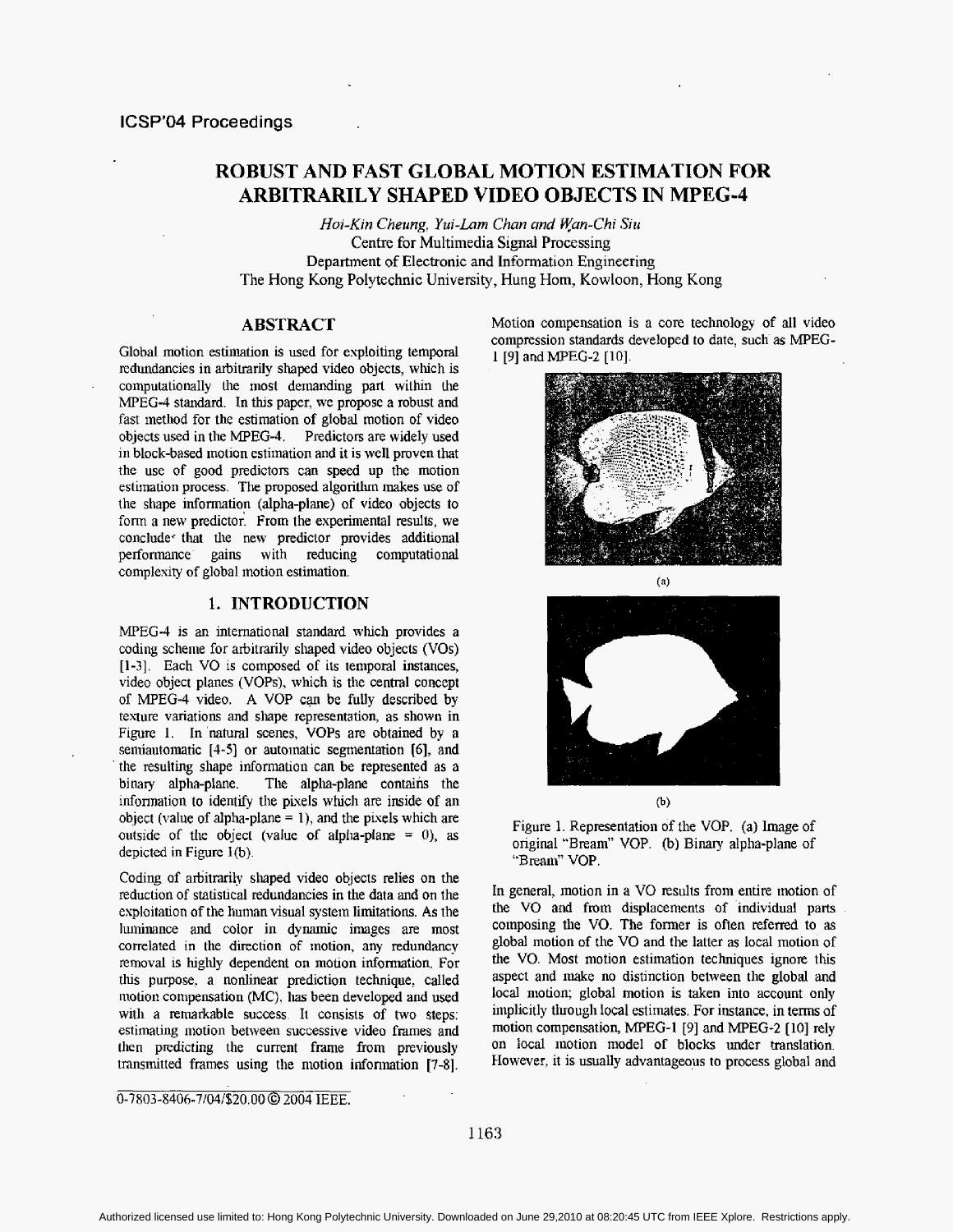local motion separately. Not only does it result in **more**  precise estimates, but it also **leads** to a more compact representation **of** the motion infonnation.

Consequently. global motion estimation **(GME) for** an individual VO is a new coding teclmology for video compression in the recent **MPEG-4** standard, **as** can be found in the MPEG-4 verification model (VM) **[ll].**  However. techniques for global motion estimation of each foreground VO **just** directly employ the tools that **are** used **in** dynamic sprites generation [12]. In this paper, by considering the shape information of video objects, we propose a novel global motion estimation algorithm that is especially tailored for arbitrarily shaped VOs.

The **paper** is organized as follows. Section **2** gives an ovenku. of global motidn **estimation.** Section *3* describes the proposed **algoritlun.** Section **4** demonstrates esperimental results. Finally, section **5** provides the conclusions.

# *2.* **GLOBAL MOTION ESTIMATION**

The **GME** technique **is** designed to **minimize** *the* **sum** of squared difference between the current VOP *I* and the motion-compensated previous VOP **2'.** 

$$
E = \sum_{j=0}^{M-1} \sum_{i=0}^{N-1} w(i, j) [e(i, j)]^2
$$
  
with  $e(i, j) = I(i, j) - I'(i', j')$  (1)

where *w* is the alpha-plane of the current VOP,  $(i,j)$ denotes **the** spatial coordinates of the **pixel in the current VOP.** *(i ;j')* denotes the Coordinates of the corresponding pisel **in** the **previous** *VOP, A4x N* is the size of the bounding box that is a **box** surrounding **the** current VOP with the minimum number of macroblocks, and the suimnation is carried out **over** all corresponding **pairs** of pixels inside the current VOP, that is, the value of  $w(i,j)$  is equal to 1.

To describe the global motion field, a 6-parameter affine motion model is typically **used,** which can be written **as** 

$$
i' = m_0 i + m_1 j + m_2
$$
  
\n
$$
j' = m_3 i + m_4 j + m_5
$$
\n(2)

where  $m = [m_0, m_1, m_2, m_3, m_4, m_5]$  are the global motion parameters. Basically,  $m_2$  and  $m_5$  describe the VO under translation while  $m_0$ ,  $m_1$ ,  $m_3$  and  $m_4$  describe rotation and deformation of the VO. This affine model can deal with **the** majority **of** motion types encountered in video coding.

To compute model parameters, implicit **in** *(i* ', *j I),* we **use a**  gradient descent method to minimize  $E$  in equation (1). In the MFEG-4 VM, **the** Levenberg-Marquardt iterative nonlinear (LM) algorithm [13] is employed to perform the object-based minimization in order to get affine parameters  $[m_0, m_1, m_2, m_3, m_4, m_5]$ . Since the dependence of *E* on *m* is nonlinear, LM **algorithm** updates motion **parameters** *m* iteratively [ 131 as follows:

$$
m^{(t+1)} = m^{(t)} + H^{-1}b \tag{3}
$$

where  $m^{(t+1)}$  and  $m^{(t)}$  are the motion parameters at iteration  $t+1$  and *t*, respectively, *H* is the Hessian matrix and *b* is **the** weighted gradient vector. More specifically. the coefficients of **matrix Hand** vector *b are* given by

$$
H_{kl} = \sum_{j=0}^{M-1} \sum_{i=0}^{N-1} w(i, j) \frac{\partial e(i, j)}{\partial m_k} \frac{\partial e(i, j)}{\partial m_l}
$$
(4)

and

 $\sim 10^{-1}$ 

in L

$$
b_k = -\sum_{i=0}^{M-1} \sum_{i=0}^{N-1} w(i, j) e(i, j) \frac{\partial e(i, j)}{\partial m_k}
$$
 (5)

We are now to describe the flow of the LM algorithm. The motion parameters  $m_{init}$  are first initialized with the translational vector. The initialization **will** be discussed in Section *3.* Each iteration of **the** LM algorithm **consists** of the following steps:

- Exercise to **For** each pixel at location  $(i,j)$  which is inside the **Form** each pixel at location  $(i,j)$  which is inside the **VO,** compute **its** corresponding position in the position  $(i',j')$  according to equation  $(2)$ ;
- 2. Compute the error  $e(i, j)$  and the partial derivative of  $e(i, j)$  with respect to the  $m_k$ ; add the pixel's contribution to matrix  $H$  and vector  $b$  as equations *(I)* and (5).
- **Solve** the system **of** equations and update **the** motion *3.*  parameters defined in equation **(3).**
- Continue iterating until the error starts to increase **or**  *IV<sub>max</sub>* iterations are carried out. 4.

# **3. ROBUST ESTIMATION OF INITIAL MOTION PARAMETERS**

However, **GME is** a computation-intensive, time consuming **task.** In order to **reduce the** computational complexity, the estimation of initial **motion** parameters the predictor **is** desired. This predictor is also to assure the convergence of **the** subsequent LM algorithm. Note that this **predictor** does **not** need **Lo** accurate. However, it must be robust enough to make the starting point of the LM algorithm **tie** within **a** convergence "basin" **of** the global minimum of *E.* For this purpose, an **initial** estimation of the translational components  $(m_2, m_5)$  of the displacement is computed in the MPEG-4 VM [l 11. **This** predictor *is*  obtained **by a** matching technique, which **minimizes** *E*  **using** a n-step hierarchical starch **(n-SHS) [14].**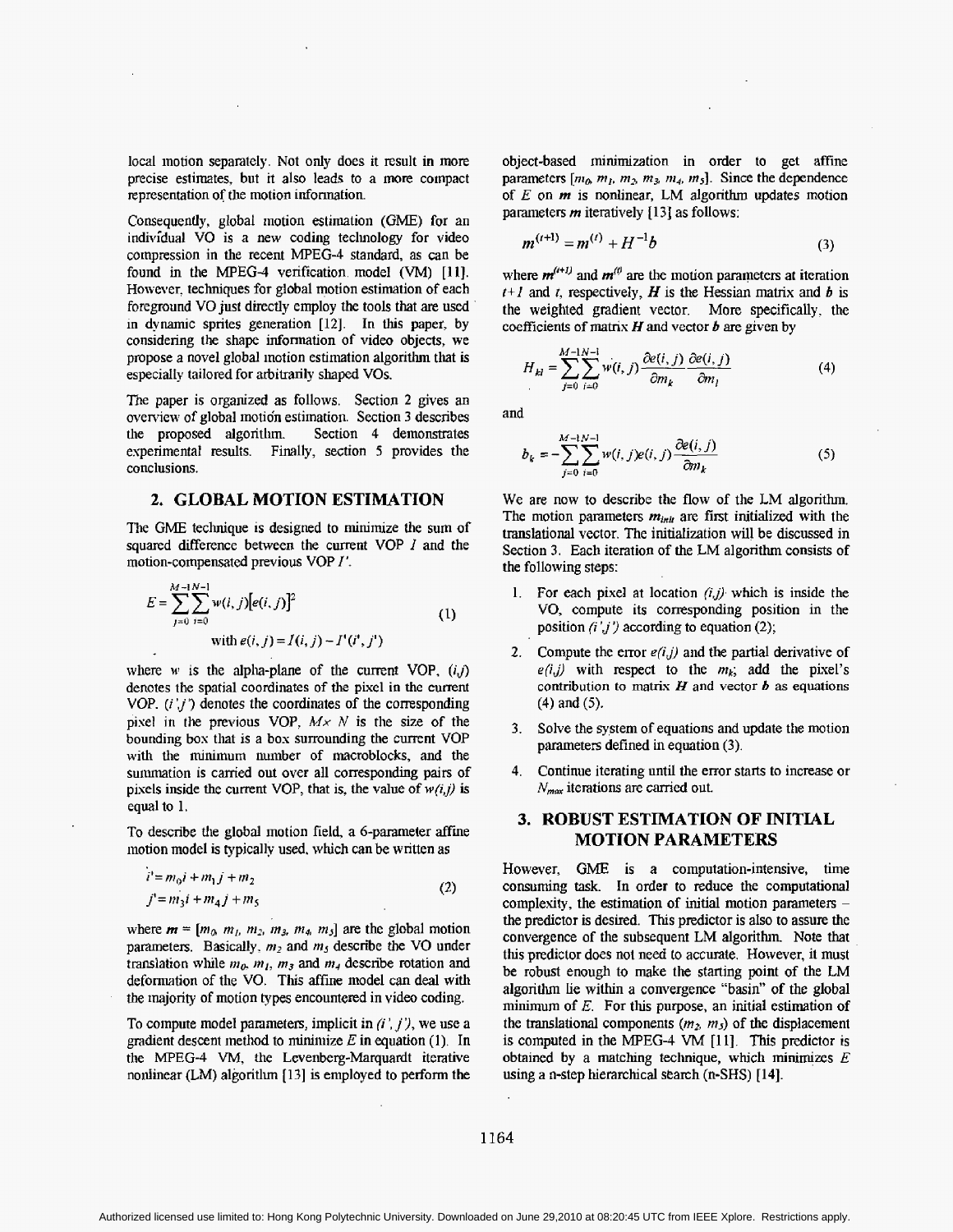However, **it** is **well** known in block-based **motion**  cstiination that n-SHS can give reasonable translational motion within a search area of  $\pm 7$ . But when the global translational motion of a  $VO$  is larger than  $±7$ ,  $n-SHS$ **would** typtically give very unreliable values **resulting** in inany iterations in **LM.** The **worst** case performance of GME using n-SHS as initialization is poor in our experiments. And even if the global translational motion of **a VO** is within **\*7,** it is well known that the motion parameters from **n-SHS** can be chaotic. This gives rise to many iterations in the LM algorithm resulting in poor performance.

Our improvement over **GME** using n-SHS is achieved by incorporating **the** binary alpha-plane to accurately predict the initial motion parameters such **that** a good initial condition is applied in the LM algorithm to reduce **the**  number of iterations. Since global translational motion is mostly the entire translation between two consecutive VOPs. we can approximate the global translational motion as the displacement of centroids between the current and previous alpha-planes. The coordinates of the centroid **of**  the current alpha-plane  $w$ ,  $(c_n, c_y)$ , are determined using the moment. as **defined** in following equations:

$$
c_x = \frac{\sum_{j=0}^{M-1} \sum_{i=0}^{N-1} i \times w(i, j)}{\sum_{j=0}^{M-1} \sum_{i=0}^{N-1} w(i, j)}
$$
(6)

**and** 

$$
c_{y} = \frac{\sum_{j=0}^{M-1} \sum_{i=0}^{N-1} j \times w(i, j)}{\sum_{j=0}^{M-1} \sum_{i=0}^{N-1} w(i, j)}
$$
(7)

Similarly, the coordinates of the centroid of the previous alpha-plane  $w'$ ,  $(c', c')$ , are then computed as

$$
c'_{x} = \frac{\sum_{j=0}^{M-1} i \times w^{i}(i, j)}{\sum_{j=0}^{M-1} \sum_{i=0}^{N-1} w^{i}(i, j)}
$$
(8)

and

$$
c'_{y} = \frac{\sum_{j=0}^{M-1} \sum_{i=0}^{N-1} f \times w^{i}(i, j)}{\sum_{j=0}^{M-1} \sum_{i=0}^{N-1} w^{i}(i, j)}
$$
(9)

Thus, the proposed initial predictor  $m_{init}$  is  $[1, 0, c]$ <sub>x</sub>-c<sub>x</sub>, 0,  $I, c', c$ <sub>y</sub>].

# **4. SIMULATION RESULTS**

**A** series **of** computer simulations have been conducted **to**  evaluate the performance of the proposed algorithm. Simulations have been carried out using arbitrarily shaped video objects of "Bream" and "Aki2" sequences. The **mean square** error **WSE)** is used to compare the performance of the proposed **algorithin** with **some** related techniques. For the stopping criterion of GME,  $N_{max}$  was set to **32.** 

Table 1 compares tlie performance of **GME** without predictor (GME+no-Pred) **versus the** cases when the predictor is computed using the displacement of centroids<br>(GME+DoC Pred) or the conventional n-SHS (GME+DoC\_Pred) or the conventional (GME+nSHS\_Pred). In Table **1,** the performance *of* GME using both predictors (GME+Both-Pred) is also shown. For GME+Both-Pred, *E* as defined in equation (1) of both predictors **are** calculated and the predictor with the minimum *E* is chosen **as the starting** point of **the** LM algorithm.

The detailed comparisons **of** the average MSE and the number of iterations of the LM algorithm between GME+no-Pred, GME+nSHS-Pred *md* the proposed GME+DoC-Pred **are** tabulated in Table **1** in which **the**  fraines **are** temporally dropped by a factor of *0* (no dropping), **1, 2** and **3. Note** that the number **of** iterations can reflect the computational complexity of GME since the initialization process **is** simple **as** compared **with** each iteration step of **the** LM algorithm. **We** show **that**  GME+DoC\_Pred GME+nSHS Pred. The results are more significant for the **larger skipping** factors. In those cases, since the motion between two consecutive **VOPs** is increasing, the initial predictor becomes critical for GME. Figure 2 **shows** that the proposed GhE+DoC-Pred usually gives the minimum initial MSE **for all of the frames. Thus,** our proposed estimation **of** predictor can provide a **good** initial condition for **the** LM algorithm such **that** the number of iterations can be **reduced and** it is **also** robust enough to make the starting point of the LM algorithm lie within a convergence- "basin" *of* the global minimum **of** *E.*  Besides, since **GME+Both-Pred** has the advantage of selecting the best **predictor,** it can firther improves the performance.

1165